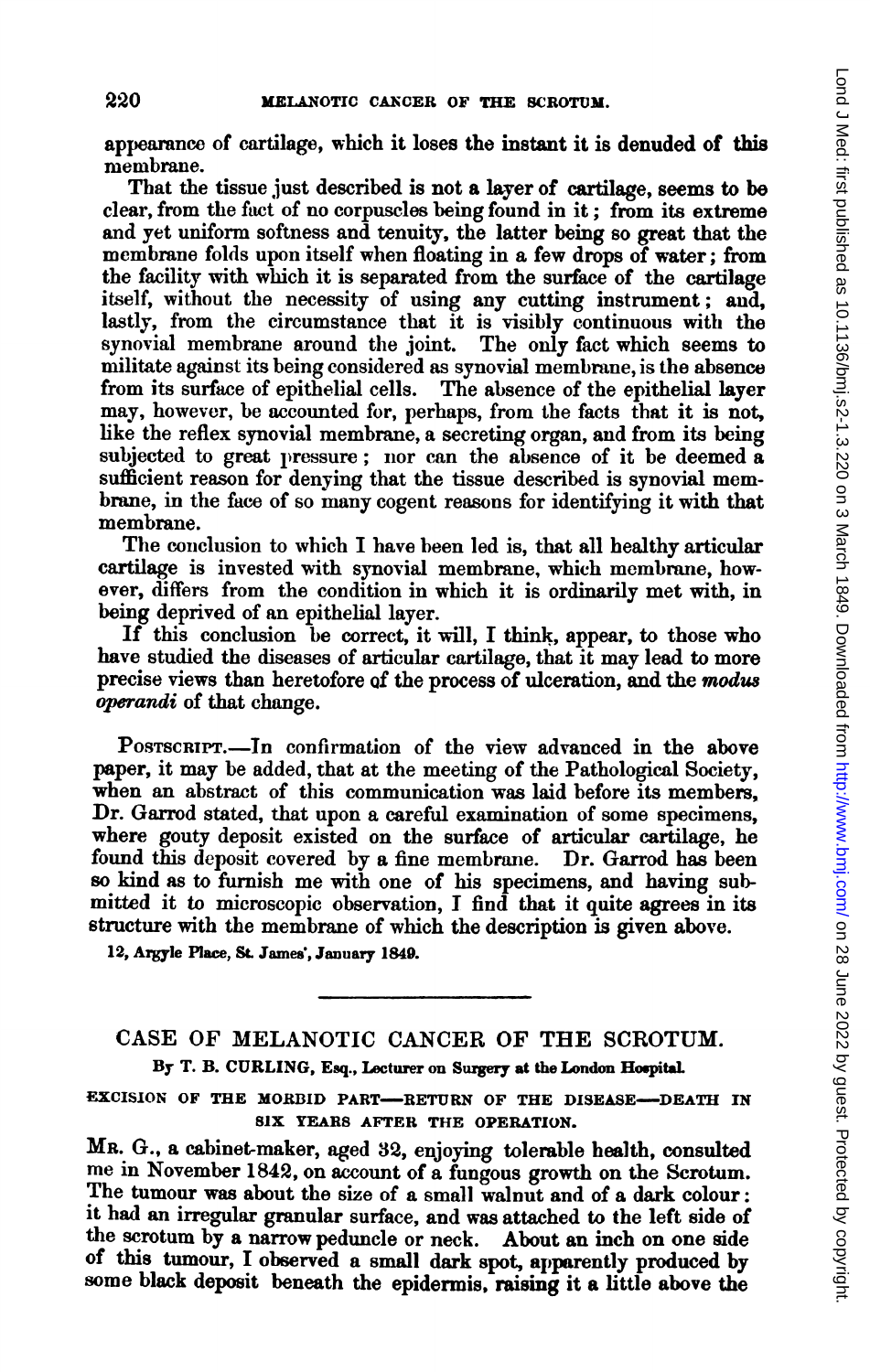surrounding surface. The patient stated that the fungous growth was first noticed about three months before, when it resembled the little speck just described, which had been observed only a fortnight. It had increased rapidly of late, but gave no pain. The shirt was discoloured by a slight discharge and bloody marks. There was no enlargement of the glands in the groins. I excised the tumour and small speck near it, including a portion of sound scrotum. On making a section of the morbid growth, the fungus appeared to spring from the cutis. Its base was hard and of a scirrhous character; but the projecting part was soft and easily broken down. Small irregular spots of melanic pigment Small irregular spots of melanic pigment were observed on the cut surface, as well as on the exterior of the tumour, and the little speck seemed to consist of a similar matter deposited immediately beneath the epidermis. The wound healed favourably and quite closed in a fortnight.

May 31st, 1843, about eighteen months after the operation, <sup>I</sup> was requested to see Mr. G., in consequence of a return of the disease. On examination, <sup>I</sup> found three black specks in the vicinity of the cicatrix, on the left side of the scrotum. These had been observed only three or four days. As he complained of uneasiness in the left groin, I examined the part, and found some glands slightly enlarged and indurated. Thinking it possible that the enlargement might not be of a specific character, I directed the *ceratum hydrargyri*  $c$ , to be applied. <sup>I</sup> saw my patient next on the first of the following September. The glands in the groin had then increased in size and were very hard. I afterwards lost sight of Mr. G., until March 1th, 1844, when he called again to consult me. I found a firm indurated mass, about the size of an almond, implicating the cicatrix in the scrotum. There was an enlargement of inguinal glands, forming a tumour the size of an orange, and <sup>a</sup> smaller swelling the size of a hen's egg just below it. He suffered a good deal of pain in the part, but was able to continue at his occupation. His general health seemed slightly impaired. After this visit, <sup>I</sup> saw no more of my patient for more than four years.

On the 10th of October last, (1848), <sup>I</sup> was requested to visit him. I found him lying in bed and suffering a good deal of pain from the tumour in the groin, which had increased to the size of a very large cocoa nut. It was of a rounded form, smooth, soft, and had an elastic feel. The skin covering it was mottled, and of a dark livid colour. The induration in the scrotum had increased very little, but there was a cord extending from it to the inguinal tumour. It appeared that a cord extending from it to the inguinal tumour. he had continued at his occupation until about three months back, when, after some more exertion than usual, the tumour became more painful and rapidly enlarged, and in a few weeks doubled its previous size. Up to this period he had enjoyed tolerable health, and had latterly gained flesh; but since the attack of pain and change in the tumour, he had become thinner and weaker, and had been confined to the bed or sofa. His stomach also had become irritable, and his digestion impaired. Bowels costive. I ordered the dilute hydrocyanic acid, and opiates at night, which afforded him relief; and the bowels to be kept open by injections or a mild aperient pill.

November 23, I was sent for at 9 A.M., in consequence of his having been seized with severe pain in the abdomen. I found no albdominal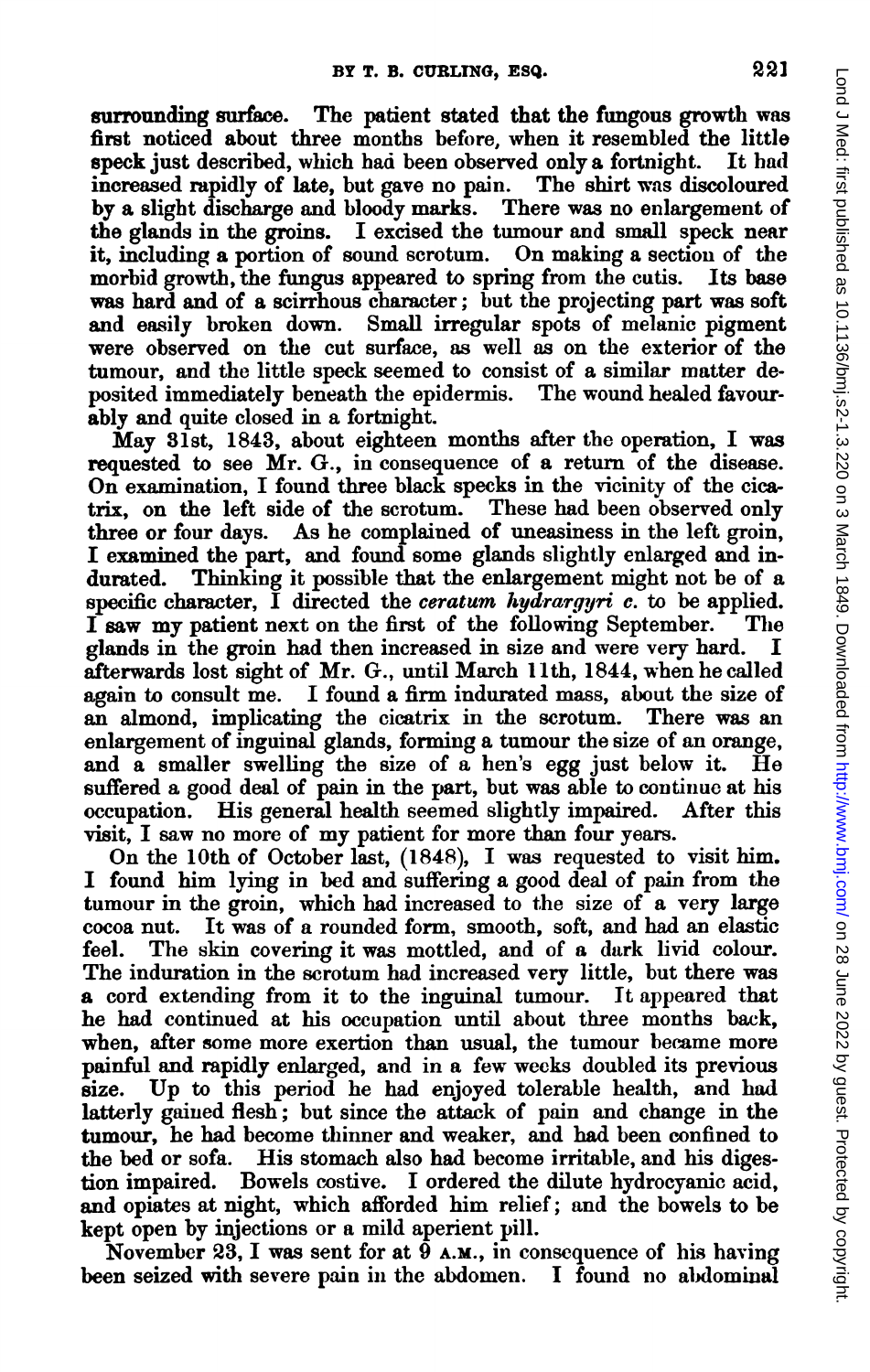tension nor tenderness on pressure, but about every ten minutes he was attacked with violent pains in the abdomen, attended with straining as if at stool. The pains were always brought on by taking food into the stomach. They had lasted some hours, and distressed They had lasted some hours, and distressed him extremely. His countenance was anxious-his pulse quick and thready. HIis bowels had been relieved the day before. Suspecting that these pains were caused by some tumour developed within the lower part of the colon or in the rectum, and exciting spasmodic action of the larger bowel, I ordered an injection containing forty drops of laudanum, and poppy fomentations to the abdomen, and allowed the patient to take only milk with a small quantity of brandy in it, in spoonfuls. Shortly after the injection, the pains subsided; but they returned after an intermission of six hours, though less violently than before. They were again relieved by an opiate injection, which it was found necessary to repeat on the two following days.

November 25th, I was sent for in haste at 9 P.m., in consequence of hæmorrhage having taken place from the bowels. It appeared that whilst asleep, he was disturbed by a sensation of something having suddenly given way in his inside, which was followed almost immediately by an evacuation. I found that about 12 to 14 oz. of blood had escaped at the anus, which was also blocked up with coagulum. The patient was cold, clammv, and faint. Napkins wrung in cold water were applied to the part, and I gave him some cold brandy and water with a little laudanum in it. No further bleeding occurred for some hours, but he continued to pass small quantities of blood in his stools, and gradually getting weaker, died December 7th. During the last few weeks, the inguinal tumour had remained stationary and caused very little uneasiness.

The body was examined thirty hours after death. The heart and lungs were quite healthy. The liver, spleen and pancreas were also sound. The kidneys were pale and the cortical structure slightly atrophied. A few of the mesenteric glands were slightly enlarged, but not carcinomatous. The lumbar glands were very little enlarged, but quite black. On minute examination, they were found to consist of nucleated cells containing black pigment. The colon was loaded with lumps of hardened fæces, and the rectum was blocked up with fæcal matter, which, at the lower extremity of the gut, was tinged with blood. Near the termination of the anus, there were two superficial ulcers about the size of a fourpenny piece. There was a small portion of carcinomatous deposit, slightly tinged with black pigment, in the cellular tissue of the scrotum, and connected with the cicatrix. The tumour was composed of a mass of carcinomatous matter, of a soft encephaloid character, which, at one part, had nearly made its way through the skin. A good deal of this matter was dead cancer tissue, particularly towards the surface. Some large veins filled with dark coloured coagula traversed<br>the tumour. The abdominal muscles were involved in the disease, but The abdominal muscles were involved in the disease, but it caused no internal tumour. Below the tumour, but closely attached to it, there was a large carcinomatous gland, which was imbedded in the upper part of the thigh. The skin investing the large tumour was tinged of a livid or dark brown colour.

The case, which I have just related, presents several features of